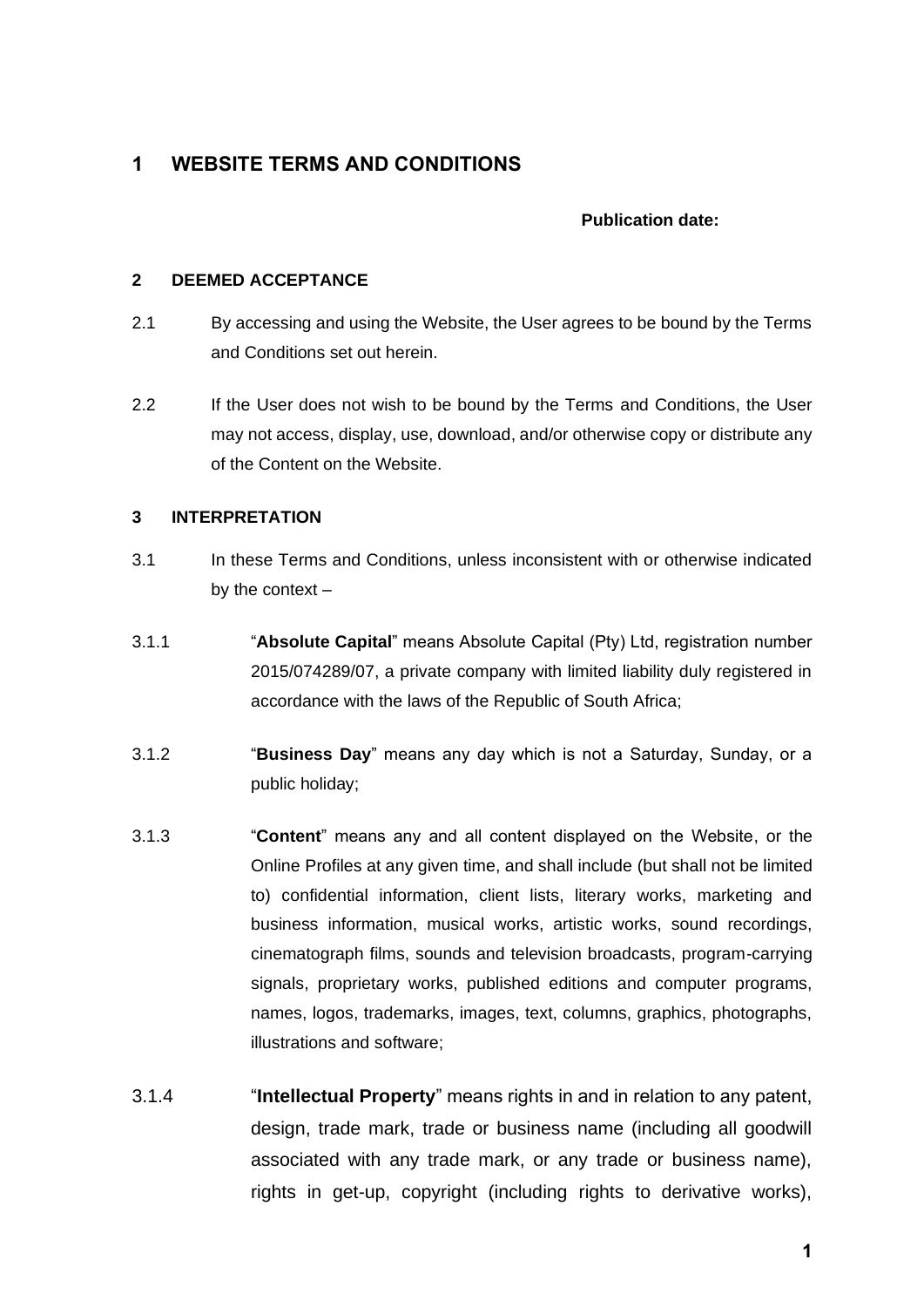database, domain name, circuit, design, and/or utility model, and including in each case whether registered or unregistered and including all applications (or rights to apply) for, and renewals or extensions of such rights and all similar or equivalent rights or forms of protection which may now or in the future subsist in any part of the world, registered or unregistered;

- 3.1.5 "**Online Profiles**" means Absolute Capital's social media and other profiles, (including but not limited to its Facebook page, LinkedIN account, Twitter feed), and Content thereon;
- 3.1.6 "**Owner(s)**" means Absolute Capital or any third party owner(s), as the case may be, of the proprietary rights in and to the Content;
- 3.1.7 "**Terms and Conditions**" means the terms and conditions applicable to the use of the Website as set out herein, which is constituted of these terms and conditions and the privacy policy attached as **Annexure A**, as amended from time to time;
- 3.1.8 "**User(s)**" means any person or entity using the Website; and
- 3.1.9 "**Website**" means the website owned and maintained by Absolute Capital, or through which Absolute Capital makes information relating to its products and services available to Users, including but not limited to the website located at the domain name www.absolutecapital.co.za, and any Online Profiles operated by or on behalf of Absolute Capital in the future, including the Content thereon.
- 3.2 The clause headings in these Terms and Conditions have been inserted for reference purposes only and shall not affect the interpretation of any provision of these Terms and Conditions.
- 3.3 Words and expressions defined in any sub-clause shall, for the purpose of the clause of which the sub-clause forms part, bear the meaning assigned to such words and expressions in that sub-clause.
- 3.4 If any provision in a definition is a substantive provision conferring rights or imposing obligations on any Party, effect shall be given to it as if it were a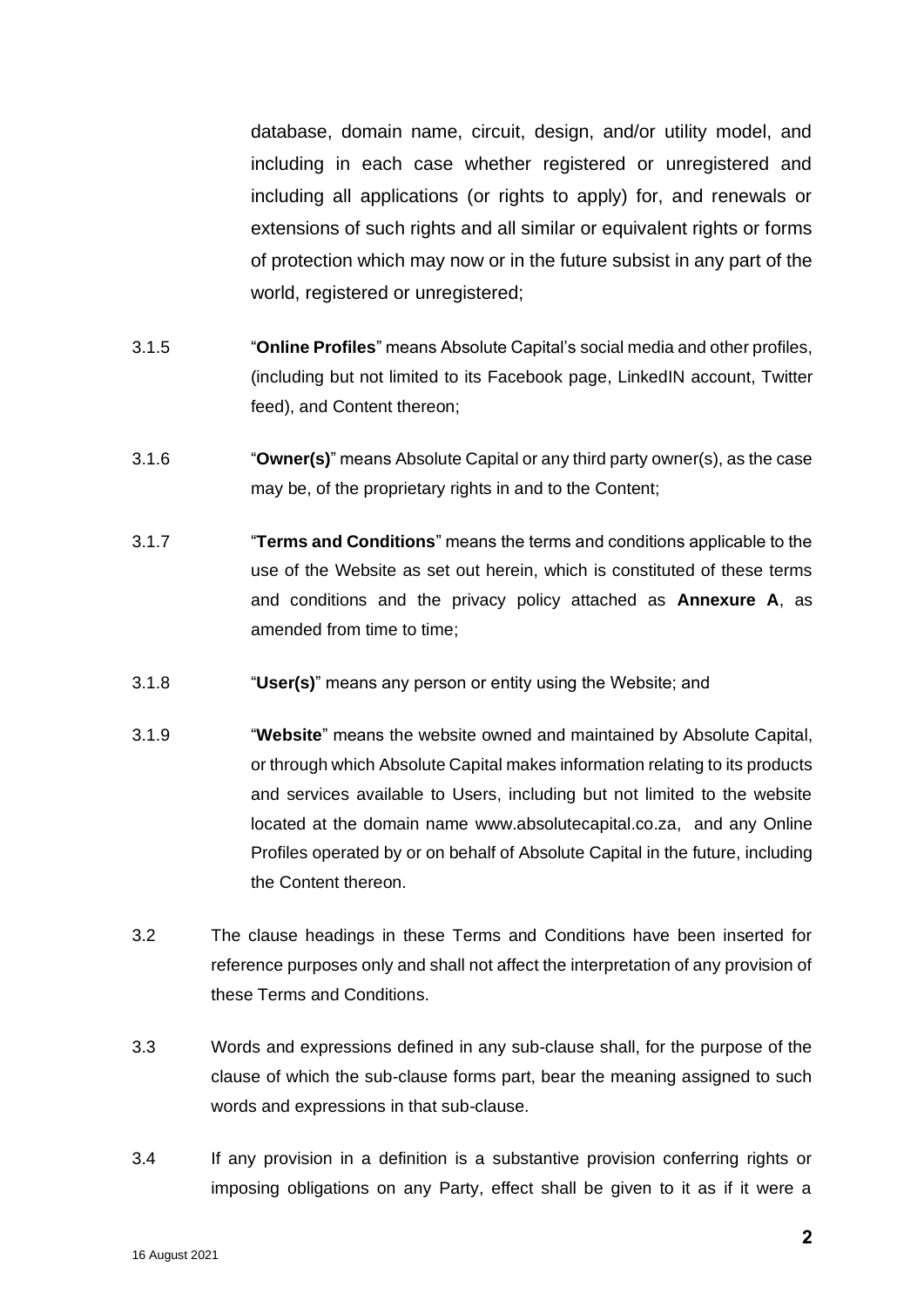substantive clause in the body of the Terms and Conditions, notwithstanding that it is only contained in this interpretation clause.

- 3.5 If any period is referred to in these Terms and Conditions by way of reference to a number of days, the days shall be reckoned exclusively of the first and inclusively of the last day unless the last day falls on a day which is not a Business Day, in which case the day shall be the next succeeding Business Day.
- 3.6 The rule of construction that the contract shall be interpreted against the Party responsible for the drafting or preparation of these Terms and Conditions shall not apply.
- 3.7 These Terms and Conditions shall be governed by and construed and interpreted in accordance with the laws of the Republic of South Africa.
- 3.8 Expressions defined in these Terms and Conditions shall bear the same meanings in any annexure hereto which does not contain its own definitions.

## **4 INTRODUCTION**

This document sets out the Terms and Conditions of Absolute Capital pertaining to the access and use of the Content, information, products, services, and functions provided on the Website.

# **5 CONTENT**

- 5.1 Absolute Capital reserves the right to –
- 5.1.1 refuse services, suspend, or terminate a User's access to the Website, and remove or edit the Content at its sole discretion;
- 5.1.2 claim damages from any User who does not comply with these Terms and Conditions;
- 5.1.3 make improvements, change, or discontinue, without notice, any aspect or feature of the Website and Content;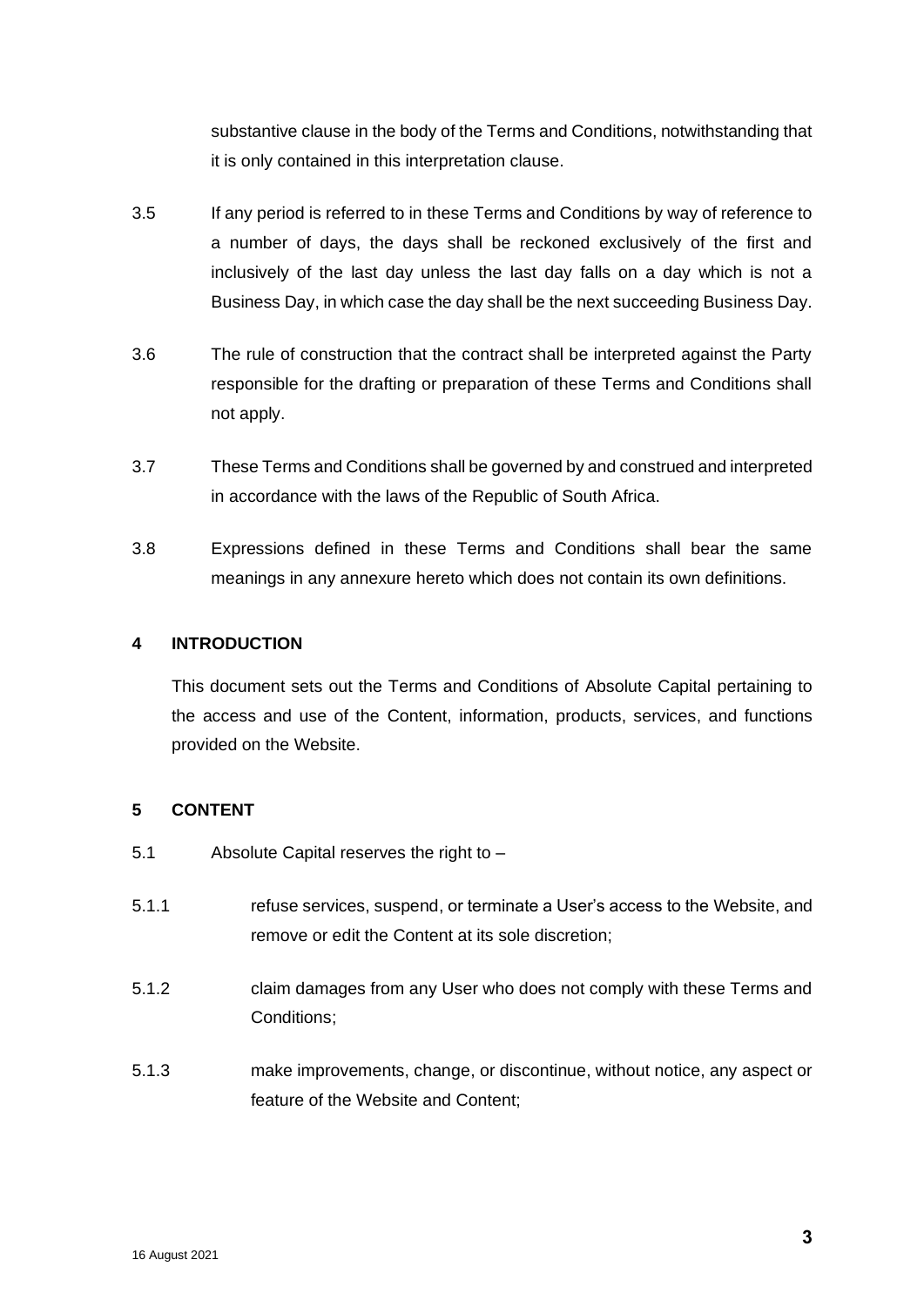- 5.1.4 insofar as it is applicable, change and amend the products, prices, and rates quoted on the Website, from time to time without notice to the Users; and
- 5.1.5 use the services of third parties to provide information on the Website.

#### **6 USAGE RESTRICTIONS**

- 6.1 The User hereby agrees that it will not itself, nor through a third party –
- 6.1.1 should the User be a minor (i.e. under the age of 18), be entitled to respond to or otherwise accept or act upon any invitations to do business on the Website;
- 6.1.2 use the Website for any purposes other than in respect of obtaining further information in respect of Absolute Capital or its affiliates;
- 6.1.3 use the Website or any of the Content for or in conjunction with any illegal, unlawful, or immoral purpose or as prohibited by the provisions hereof;
- 6.1.4 use the Website for any purpose other than personal, non-commercial, and information purposes;
- 6.1.5 engage in any activity intended to entice, solicit or otherwise recruit Users to join an organisation, except where such activities are expressly authorised in writing by Absolute Capital, or as permitted by law;
- 6.1.6 take action aimed at deceiving or misleading any person, attempt to impersonate or misrepresent the User's affiliation to any person, or otherwise manipulate or disguise the origin of anything posted or transmitted electronically to Absolute Capital, whether on or through its Website, or otherwise;
- 6.1.7 engage in any abuse of electronic mail or spamming, including the posting or cross-posting of unsolicited articles with the same or substantially the same message to recipients that did not request to receive such messages;
- 6.1.8 modify, access, or make available any Content other than as made available by Absolute Capital;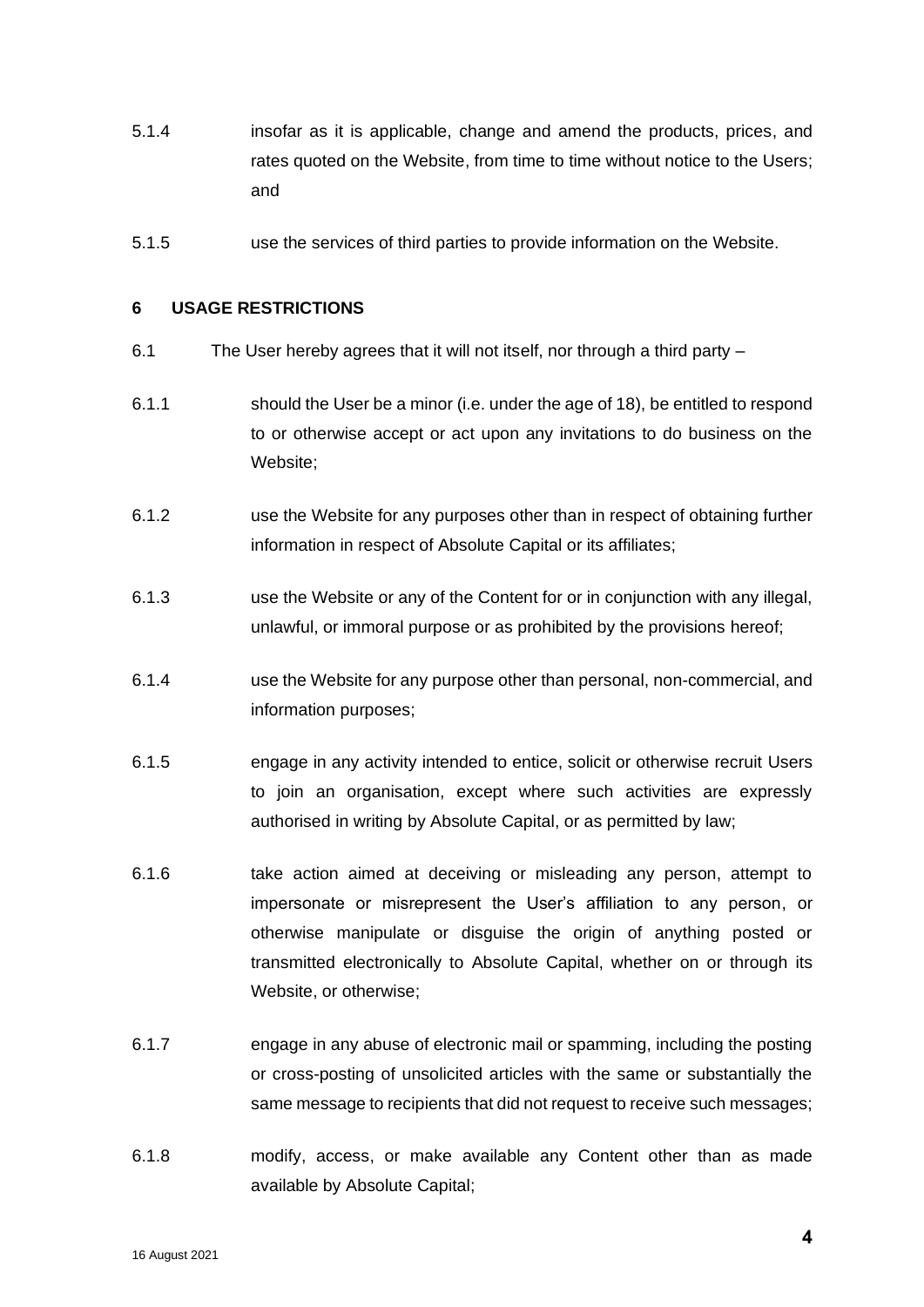- 6.1.9 remove any identification, trademark, copyright or other notice from the Website;
- 6.1.10 make available or upload files that contain software or any other material not owned or appropriately licensed by the User;
- 6.1.11 violate the privacy of any person, or attempt to gain unauthorised access to the products and/or services rendered by Absolute Capital;
- 6.1.12 collect or use any listing, description, or information from the Website for the benefit of a competing merchant;
- 6.1.13 use, copy, adapt, redistribute or modify the Content or any part thereof or frame, "mirror", data-mine (by way of but not limited to, robots, crawlers or other similar programs) or cache the Website or reverse engineer, copy, modify, re-distribute, decompile, or create a derivative work of the Website or Absolute Capital's software, or any part thereof without prior written authorisation from MediaLoop;
- 6.1.14 use the Website in a manner that may infringe the intellectual property rights or other proprietary rights of others, including the transmission of pirated software;
- 6.1.15 use the Website in any manner which could damage, impair, overburden, or disable the Website or interfere with any User's use or enjoyment of the Website;
- 6.1.16 use the Website to transmit anything which contains viruses or any other destructive features, regardless of whether or not damage is intended;
- 6.1.17 use the Website to post or transmit, by means of listings, reviews, comments, suggestions, ideas, question, or otherwise, anything which is unlawful, defamatory, discriminatory, obscene, offensive, vulgar, threatening, abusive, harassing, harmful, hateful, profane, sexuality explicit, or which carries child pornography, religious or racial slurs, which can be construed as racially, ethnically, or otherwise objectionable in any way, or threatens or encourages bodily harm or the like, or which may violate any person's personality rights;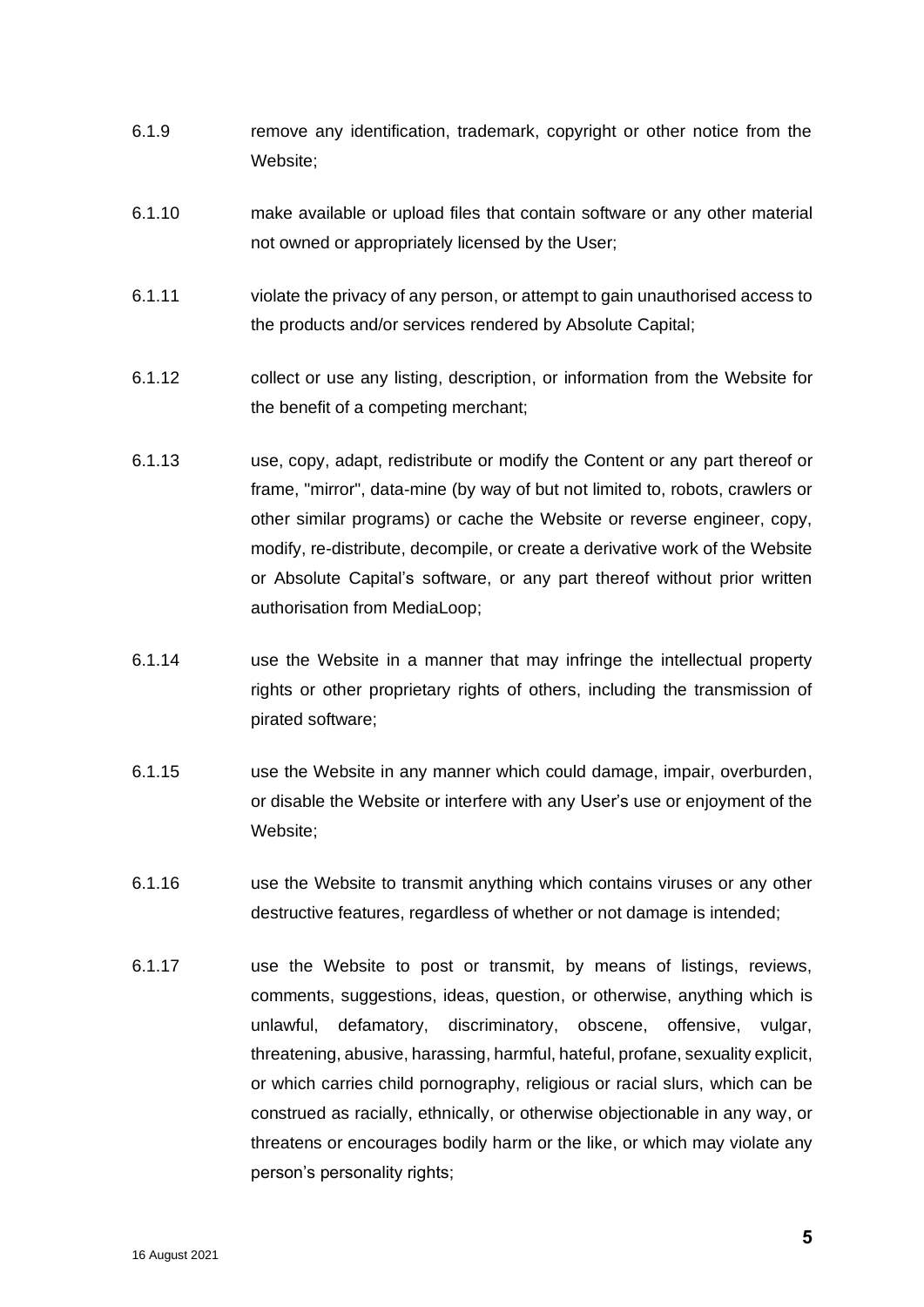- 6.1.18 use the Website, icons, site address, or other means to hyperlink other internet sites with any page in the Website;
- 6.1.19 frame, nor use framing technologies to enclose the Website, without the express written consent of Absolute Capital (and the Owner where applicable);
- 6.1.20 gather electronic mail addresses and/or names for commercial, political, charity or like purposes or collect or attempt to collect personal information about third parties without their knowledge or consent; and
- 6.1.21 act in any way which may, could or does impose an unreasonable or unusually large load of traffic on the Website, or otherwise interferes with its proper and timely functioning.

# **7 LINKED SITES**

- 7.1 The Website may contain links to other websites that are not controlled or maintained by Absolute Capital.
- 7.2 While Absolute Capital attempts to include only links to those sites which are in good taste and safe for Users, the User agrees that Absolute Capital will not be responsible for the content, advertising, privacy policies, products, services, or other materials on or available from such linked websites.
- 7.3 The use of linked websites is at the User's own risk. Absolute Capital encourages all Users to read the terms of use of such other websites. Any inclusion of such links on Absolute Capital's Website does however not imply Absolute Capital's endorsement of the linked site nor the content thereof.
- 7.4 Absolute Capital reserves the right to disable links from third party sites to Absolute Capital's Website, and *vice versa*.

## **8 COPYRIGHT AND INTELLECTUAL PROPERTY RIGHTS**

- 8.1 The Content is provided by the Owners.
- 8.2 All right title and interest in and to the Content vests with the Owners or their licensors. Nothing in these Terms and Conditions shall be construed as granting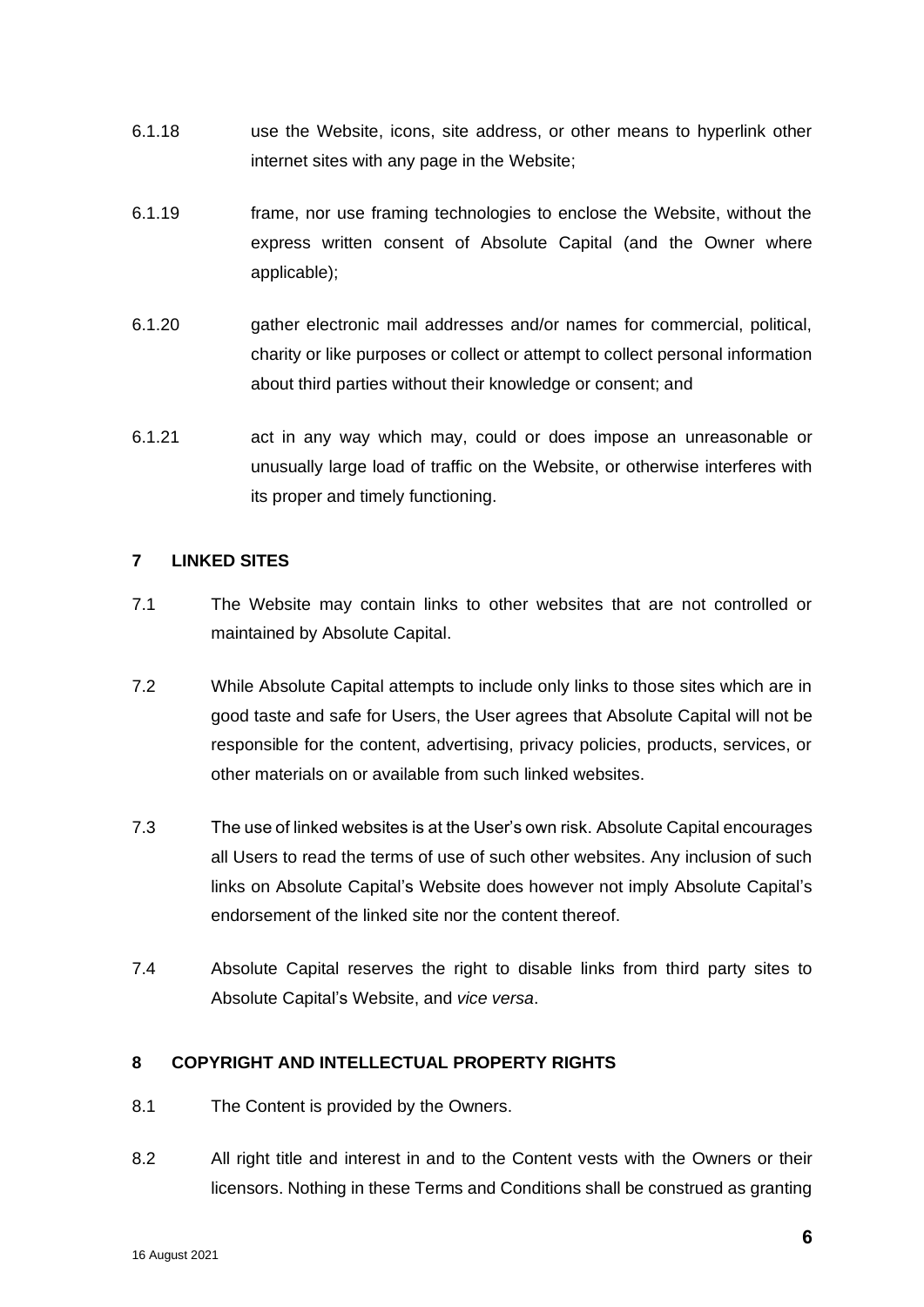a User any right, title, or interest in the Content, other than to use the Content in accordance with these Terms and Conditions.

- 8.3 Except as specifically provided herein or elsewhere on the Website, no Content may be copied, reproduced, republished, downloaded, posted, transmitted, or distributed in any way, or otherwise used for any purpose, by any person or entity.
- 8.4 Absolute Capital reserves the right (at its sole discretion) to make changes to the Website, or to products or services offered by it at any time, with or without notice to the User.
- 8.5 No User may add, delete, distort, or otherwise modify the Content. Any unauthorised attempt to modify any Content, to defeat or circumvent Absolute Capital's security features, or to utilise the Website for any purpose other than its intended purpose is strictly prohibited.

## **9 LIMITATION OF LIABILITY AND DISCLAIMERS**

- 9.1 Absolute Capital does not warrant that the Website, Content, information, or downloads shall be error-free or that they shall meet any particular criteria, performance, or quality. Absolute Capital expressly disclaims all implied warranties, including but not limited to, warranties of merchantability, fitness for a particular purpose, non-infringement, compatibility, security, and accuracy.
- **9.2 Subject to section 43(5) and 43(6) of the Electronic Communications and Transactions Act No. 25 of 2002 ("ECTA"), if applicable, and to the extent permitted by law, the Content, including any current or future offer of products or services, are provided on an "as is" basis, and may include inaccuracies or typographical errors, and Absolute Capital shall not be held liable for any damage, loss or liability of any nature whatsoever, howsoever caused.**
- 9.3 Absolute Capital makes no warranties or representations as to the availability, accuracy or completeness of the Website, or any third-party content accessible via an internet website on the Website.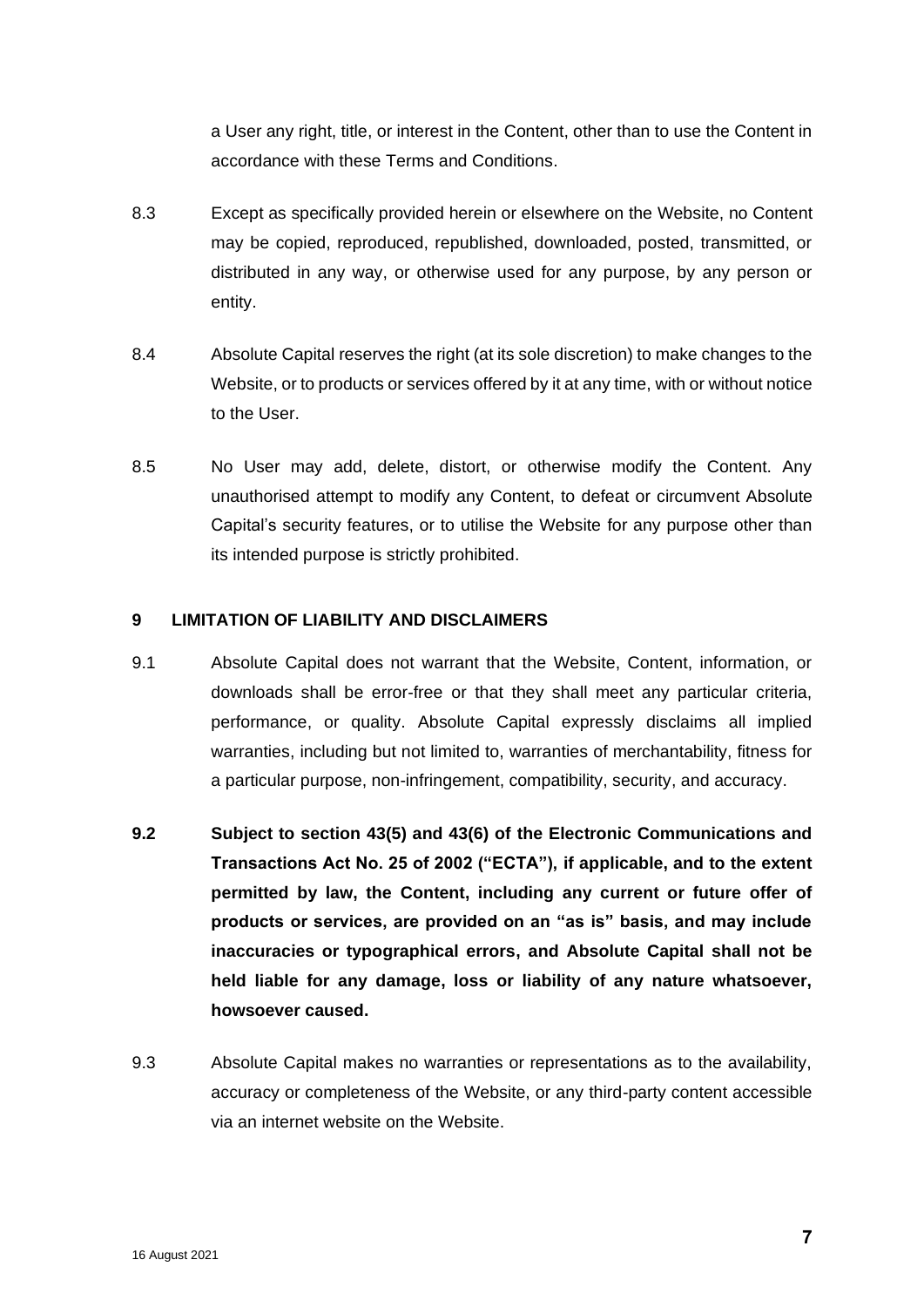- **9.4 Absolute Capital shall not be held liable or responsible for any direct or indirect, special, consequential, or other damage of any kind whatsoever suffered or incurred by the User, related to the use of, or the inability to access or use, or reliance on the Website or the Content or any functionality thereof, or of any linked website, including any claims arising from negligence.**
- **9.5 The User indemnifies, holds harmless and expressly exempts and releases Absolute Capital from any and all liabilities and claims arising from any cause whatsoever, including those related (whether directly or indirectly) to the use of the Website.**
- 9.6 The User waives and abandons any and all liabilities and claims of any nature whatsoever, howsoever arising, which he might have against Absolute Capital, and releases Absolute Capital against any and all liability and claims that may arise or accrue to the User.
- 9.7 The use of the Content is at the User's sole risk.
- 9.8 The products and services advertised on the Website and other marketing material and documents are to be used as a guideline only, and may be influenced or changed by variable and/or unforeseen factors.
- 9.9 Absolute Capital shall not be held liable for any errors or omissions in any of its promotional material, publications and documentations (including any such material, information, publications and documentation made available in digital or electronic media format).

#### **10 NON ENDORSEMENT**

Reference to any specific company, products, processes, or services by trade name, trademark, manufacturer, or otherwise on the Website does not necessarily constitute or imply its endorsement, recommendation, or favouring by Absolute Capital.

## **11 PRIVACY, ACCESS TO AND USE OF INFORMATION**

11.1 It is possible for internet-based communications to be intercepted. Without the use of encryption, the internet is not a secure medium and privacy cannot be ensured. Email is vulnerable to interception and forging.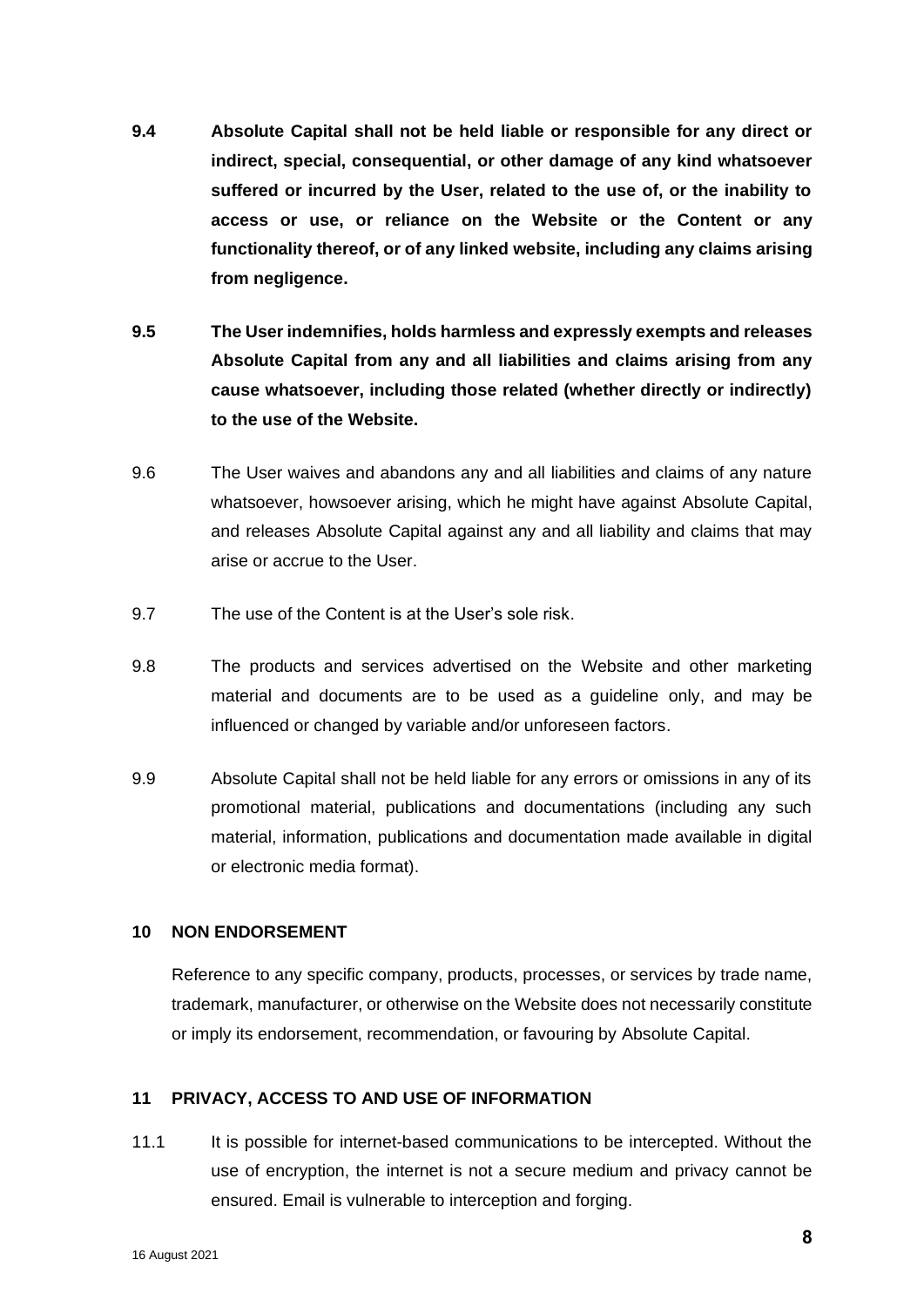11.2 To ensure acquaintance with and awareness of the privacy measures and policies of Absolute Capital, the User is urged to read and understand the underlying privacy clauses attached as **Annexure A** to these Terms and Conditions.

#### **12 GENERAL**

- 12.1 The Website is controlled, operated and administered by Absolute Capital from its offices as set out in clause [14.1.4](#page-10-0) below.
- 12.2 Absolute Capital makes no representation that the Website and the Content thereon are appropriate or available for use in other locations or countries. Access to the Website from territories or countries where the Content is illegal is prohibited. If the User accesses the Website from locations outside of the Republic of South Africa, that User is responsible for compliance with all such local laws.

#### **13 DISPUTE RESOLUTION**

- <span id="page-8-0"></span>13.1 Absolute Capital may demand that a dispute be determined in terms of this clause 12 by written notice given to the other Party in accordance with the Expedited Rules ("**Rules**") of the Arbitration Foundation of Southern Africa ("**AFSA**").
- 13.2 This clause shall not prevent any Party from obtaining interim relief on an urgent basis from a court of competent jurisdiction, pending the decision of an arbitrator.
- 13.3 The User hereby consents to the arbitration being dealt with on an urgent basis in terms of the Rules of AFSA should either Party, by written notice, require the arbitration to be held on an urgent basis. In such event either Party may apply to the AFSA Secretariat as required in terms of the said Rules to facilitate such urgent arbitration.
- 13.4 The arbitration shall be held –
- 13.4.1 at Cape Town;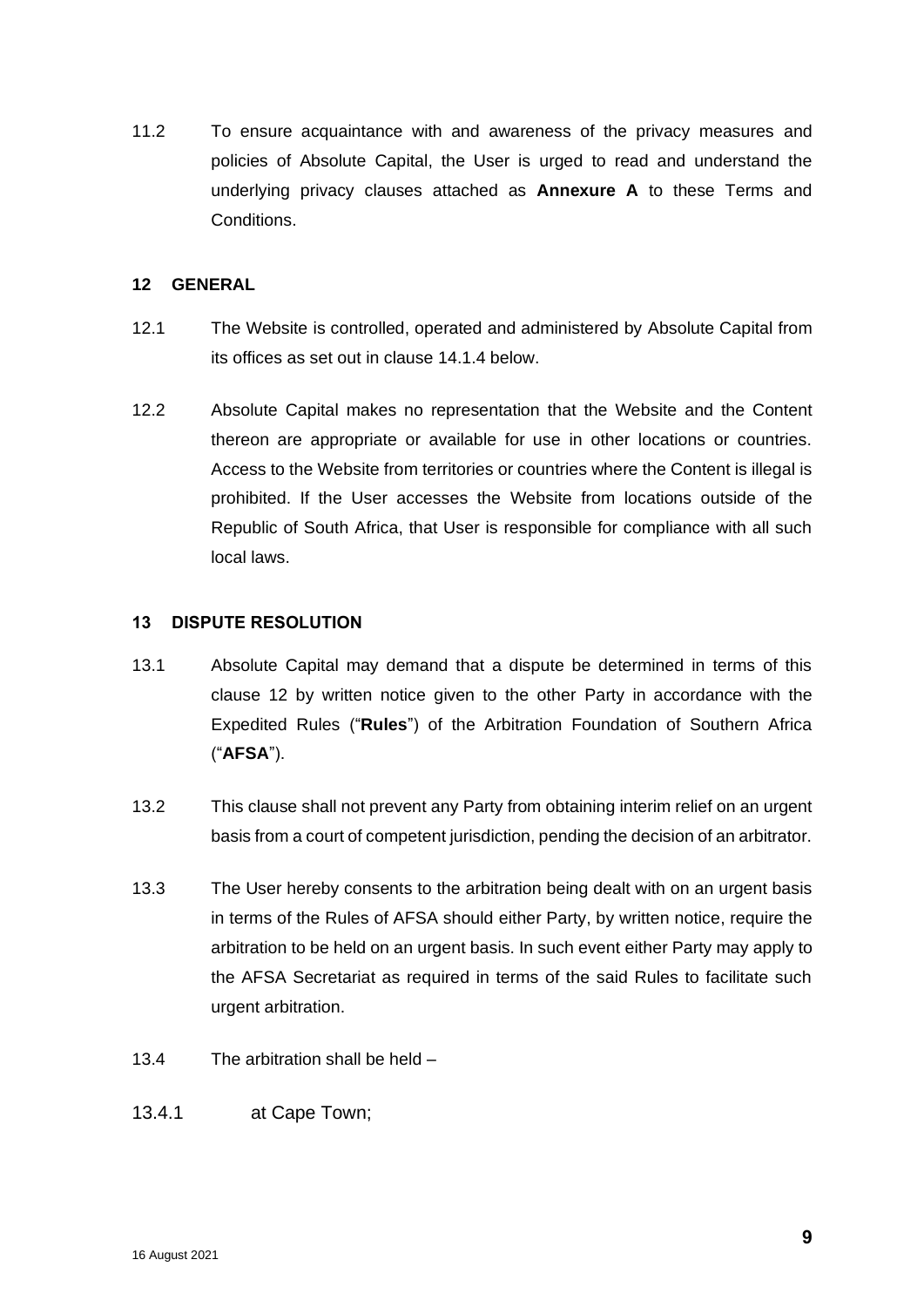- 13.4.2 with only the legal and other representatives of the Parties to the dispute present thereat; and
- 13.4.3 otherwise in terms of the Arbitration Act, No. 42 of 1965 ("**Arbitration Act**"), unless otherwise provided for herein.
- 13.5 The arbitrator shall be a practising advocate of the Cape Bar of at least ten years' standing, appointed by Privacy Policy between the Parties to the dispute, subject to clause 12.6.
- 13.6 Should the parties fail to agree on an arbitrator within 14 days after the giving of notice in terms of clause 12.1, the arbitrator shall be appointed by the chairperson of the cape bar council (or by AFSA if the cape bar council no longer exists), at the request of either party to the dispute.
- <span id="page-9-1"></span>13.7 The Parties hereby consent to the jurisdiction of the High Court of South Africa in respect of the proceedings referred to in clause [13.8.](#page-9-0)
- <span id="page-9-0"></span>13.8 The decision of the arbitrator shall be final and binding on the Parties to the dispute and may be made an order of the court referred to in clause [13.7,](#page-9-1) at the instance of any of the parties to the dispute.
- 13.9 The Parties agree to keep the arbitration including the subject matter of the arbitration and the evidence heard during the arbitration confidential and not to disclose it to anyone except for purposes of obtaining an order as contemplated herein.
- 13.10 It is recorded that it is the intention of the Parties, that any dispute referred to arbitration in terms of clause [13.1](#page-8-0) shall be resolved strictly in accordance with the provisions of this clause 12. The Parties accordingly agree and undertake as follows -
- 13.10.1 that it shall not make any application to Court as contemplated in terms of section 3(2) of the Arbitration Act;
- 13.10.2 that it shall not make any application to court as contemplated in terms of section 20(1); and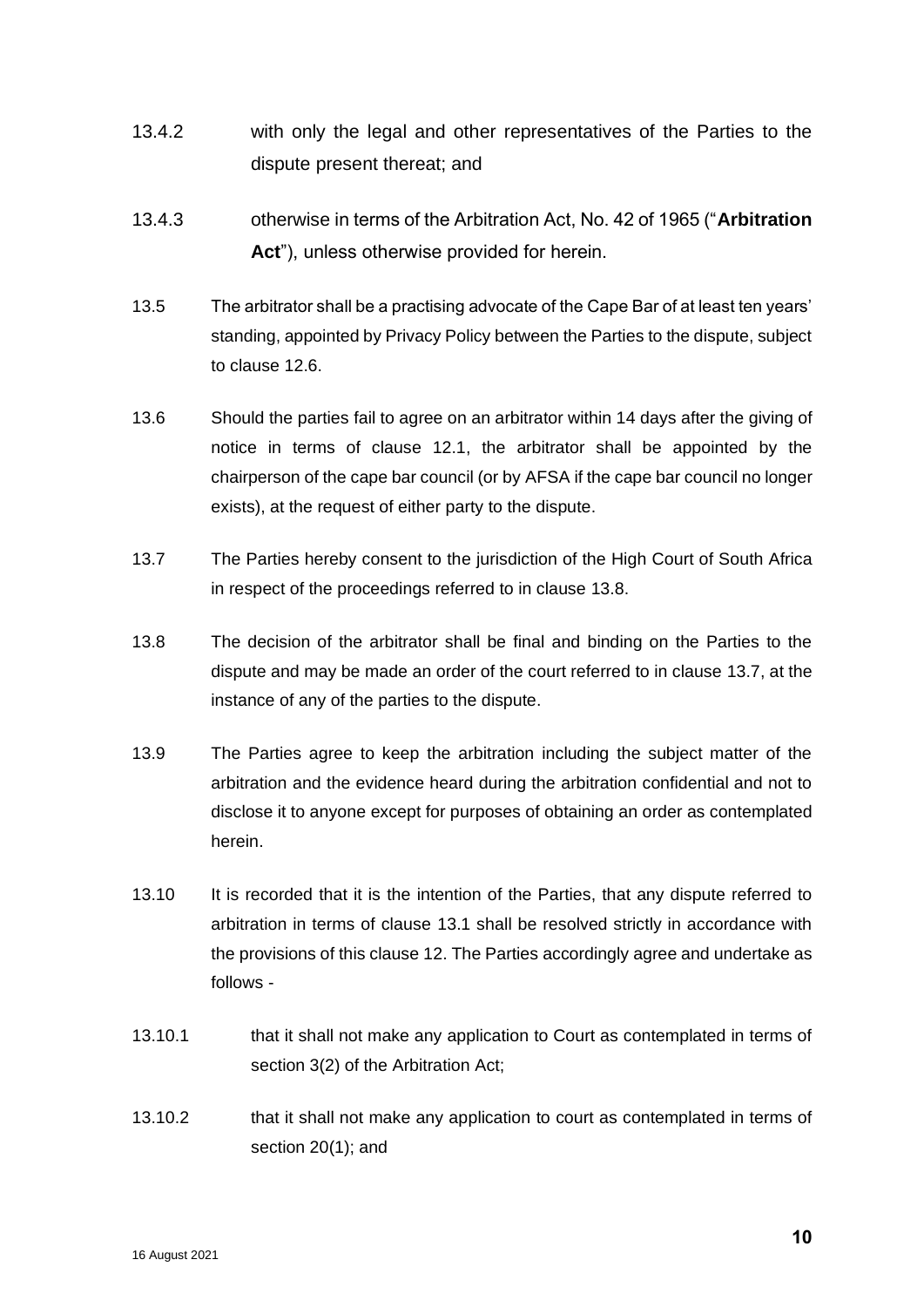13.10.3 the periods set out in section 23 of the Arbitration Act shall not be applicable to any arbitration proceedings arising out of this Agreement.

## **14 ECT REQUIREMENTS**

- 14.1 In accordance with the disclosure requirements of ECTA and the Promotion of Access to Information Act 2 of 2000, Absolute Capital makes the following information available to the User -
- 14.1.1 **Full name**: Absolute Capital (Pty) Ltd
- 14.1.2 **Legal status**: private company
- 14.1.3 **Registration number**: 2015/074289/07
- <span id="page-10-0"></span>14.1.4 **Physical Address**: SG101A South Wing Great Westerford, 240 Main Road, Newlands, Western Cape, 7700.
- 14.1.5 **Website Address**: www.absolutecapital.co.za
- 14.1.6 **Telephone number**: 021 659 7040
- 14.1.7 **Email address** [janine@](mailto:russel@absolutecapital.co.za)absolutecapital.co.za; or

[rhys@absolutecapital.co.za](mailto:rhys@absolutecapital.co.za.co.za)

- 14.1.8 **Names of Directors**:
- 14.1.8.1 Gerald John Porter;
- 14.1.8.2 Rhys Meredith;
- 14.1.8.3 Jason Robert Voigt; and
- 14.1.8.4 Dean Charles Burscough.
- 14.1.9 **Place of registration**: South Africa